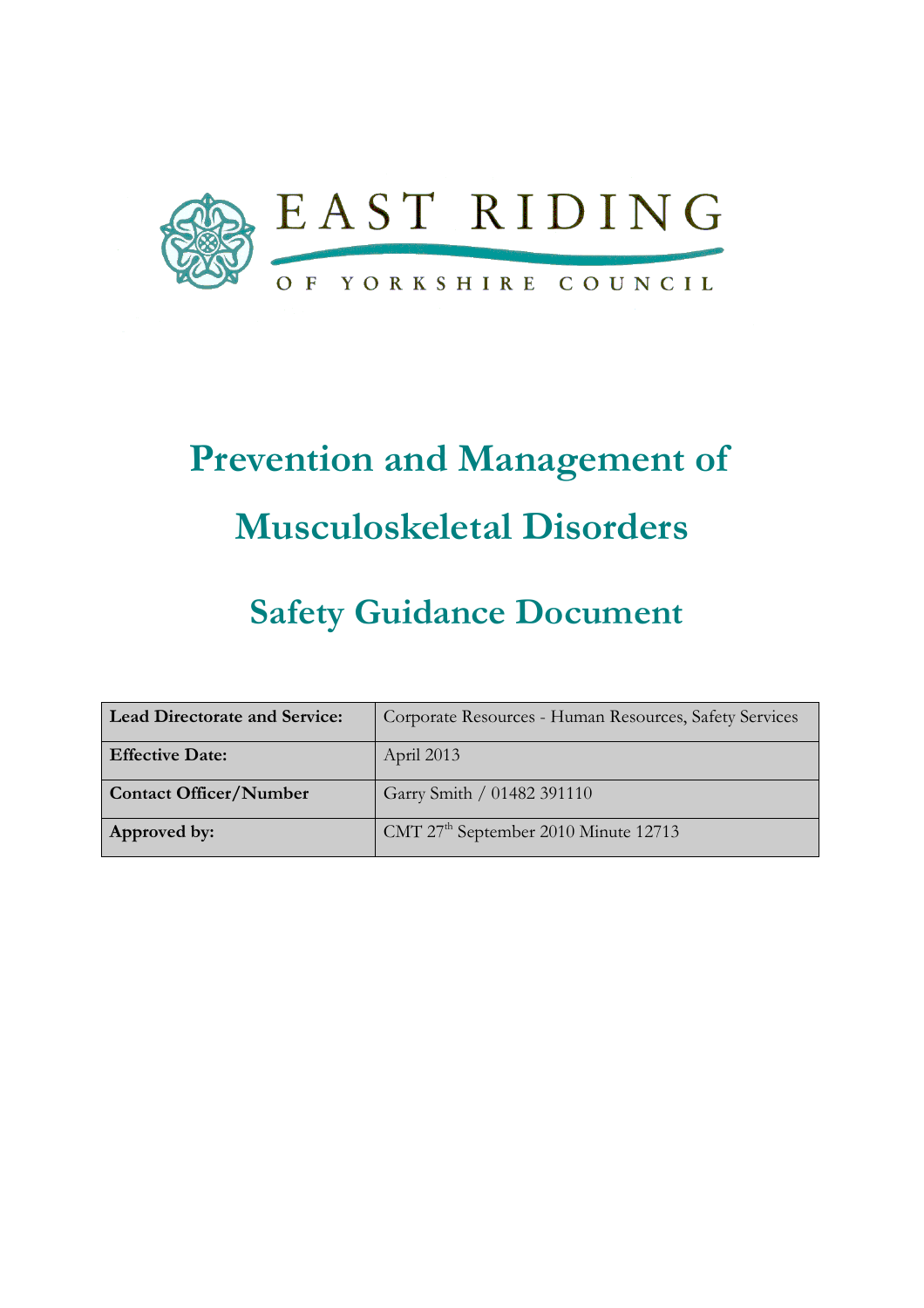### **Contents Page**

| 3.  |      |  |
|-----|------|--|
| 4.  |      |  |
| 4.1 |      |  |
| 4.2 |      |  |
|     | 4.3. |  |
| 4.4 |      |  |
| 4.5 |      |  |
| 5.  |      |  |
| 5.1 |      |  |
| 5.2 |      |  |
| 5.3 |      |  |
| 5.4 |      |  |
| 6   |      |  |
|     |      |  |
| 8.  |      |  |
| 9.  |      |  |
| 10. |      |  |
| 11. |      |  |
|     | 11.1 |  |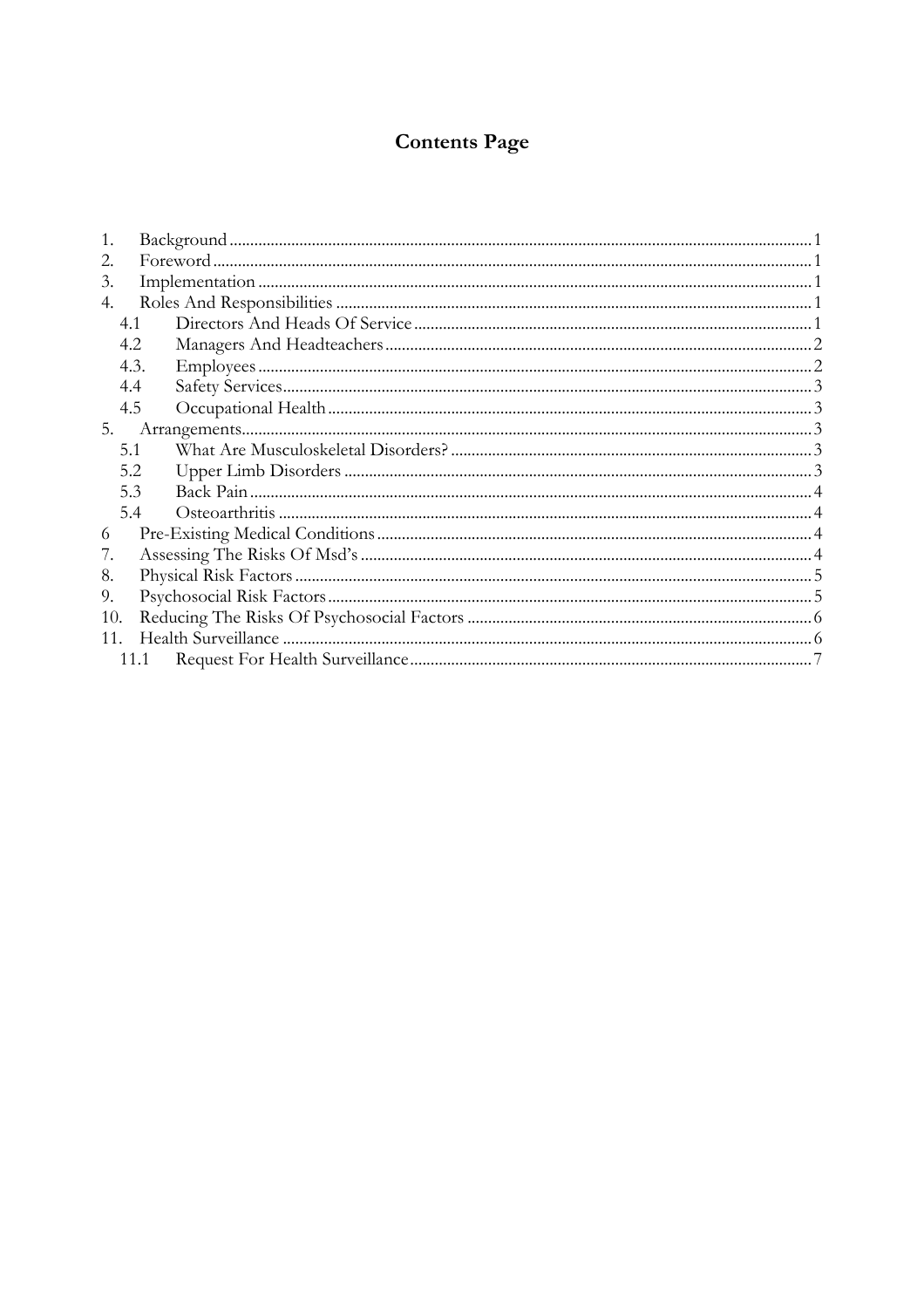#### 1. Background

This safety guidance document provides information on musculoskeletal disorders (MSD's) and the prevention and management of these conditions. Musculoskeletal disorders (MSDs) include problems such as lower back pain, joint injuries and repetitive strain injuries of various sorts. MSD's affect muscles, joints, tendons, and other parts of the musculoskeletal system, and although very common, MSDs can usually be eliminated or prevented by using a common sense approach and assessing the risks in the associated work activities.

This safety guidance document provides background information on MSD's and the expectations of managers, headteachers and employees in reducing the risks associated with MSD's. The following guidance notes support this safety guidance document and provide specific information on:

- Moving and handling of objects
- Moving and handling of people
- Management of vibration at work

#### 2. Foreword

In accordance with the councils corporate safety policy, the council is committed to pursuing continual improvements in health and safety. This safety guidance document supports this commitment and forms part of the councils health and safety management system and supports the council's wellbeing at work policy.

#### 3. Implementation

 Directorates are responsible for the implementation of this safety guidance document, and communication of its content as appropriate.

 This safety guidance document is available on the safety services intranet page and, where employees do not have access to the council's intranet, via their line manager/headteacher.

 The council relies on the co-operation of all employees, and trade unions for the successful implementation of this safety guidance document.

A review of this safety guidance document and the supporting guidance notes will be undertaken 2 years after their implementation, and where significant changes in legislation or working practices deem this appropriate.

#### 4. Roles and Responsibilities

#### 4.1 Directors and Heads of Service

Directors and heads of service are ultimately responsible and accountable to the chief executive for ensuring this safety guidance document is issued to their management team.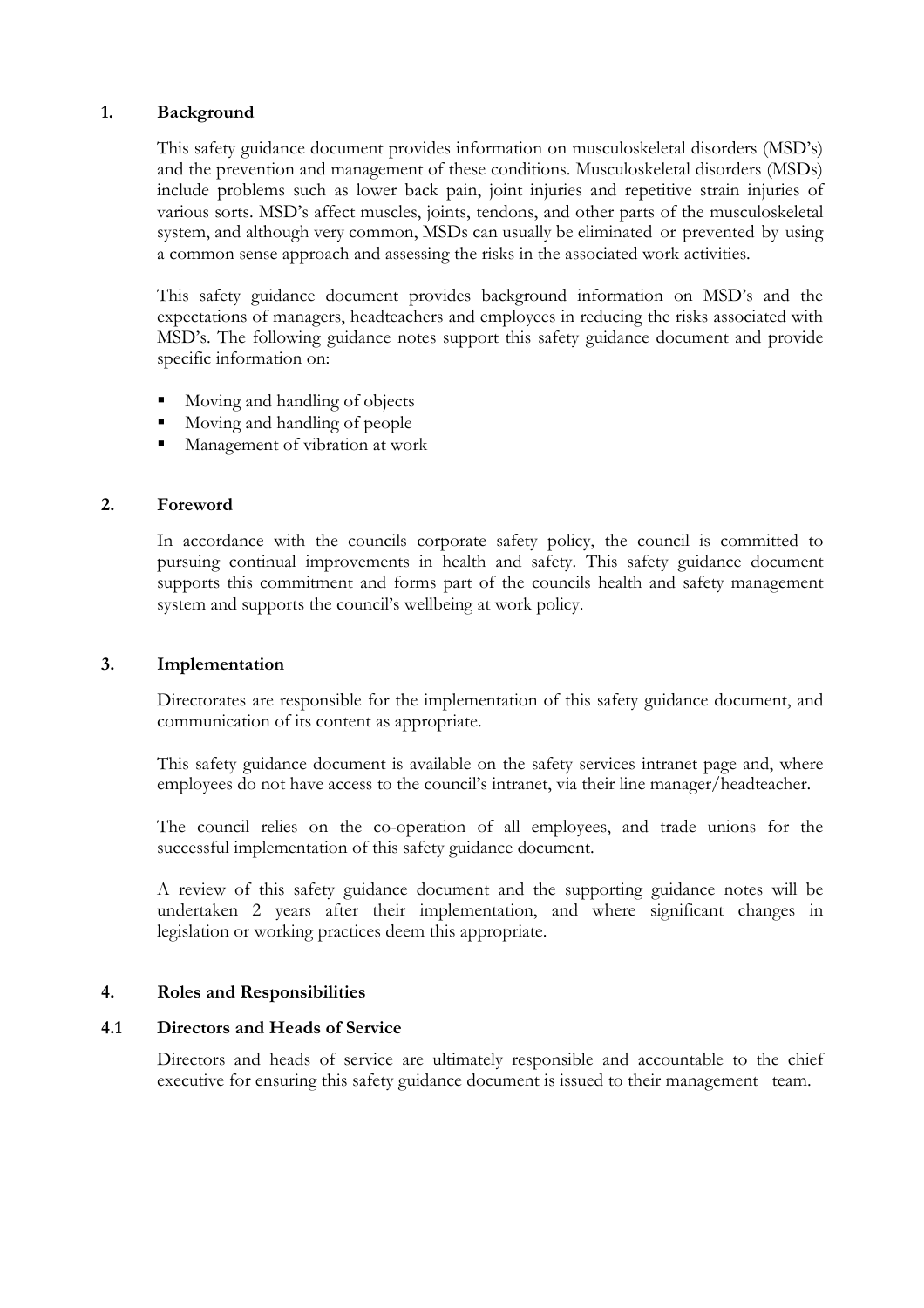#### 4.2 Managers and Headteachers

 Managers and headteachers are responsible for achieving the objectives of this safety guidance document where relevant to their area of service delivery and are responsible for ensuring that:

- The information contained within this safety guidance document is implemented and complied with;
- They identify whether musculoskeletal disorders may be developed from work activities;
- Safe working methods are developed from risk assessments which have been completed for all activities where the physical nature of the activity could give rise to an increased risk of MSD's. For example moving and handling of objects or people, physically demanding or repetitive processes, and activities which result in postural constraints etc.
- Safe working methods and risk assessments are completed by following the supporting guidance documents on moving and handling of objects (which incorporates the 'moving and handling assessment chart tool (MAC)' and 'pushing and pulling tool) and moving and handling of people;
- Safe systems of work are implemented to reduce any potential risks to a reasonable level;
- Relevant information, instruction and training is provided to staff to enable them to undertake their job safely and without risk;
- Adequate personal protective equipment is provided and staff are suitably trained in its use;
- All injuries/illnesses related to musculoskeletal disorders are investigated and recorded;
- All reasonable adjustments/modifications and adaptations are made for those employees who have a pre existing medical condition (such as a musculoskeletal disorder) falling under the criteria of the Equality Act;
- Health surveillance is introduced where employees are identified as being at specific risk.

#### 4.3. Employees

Employees must ensure they carry out assigned tasks and duties in accordance with information, instruction, training and agreed safe systems of work. Specifically they must ensure:

- This safety guidance document is complied with;
- They participate in the completion and review of risk assessments;
- They co-operate to enable their manager/headteacher to formulate and implement effective management systems;
- They undertake training identified as part of their job specification or highlighted as a result of the risk assessment process;
- They follow safe systems of work;
- They report to their line manager any personal condition that may be related to musculoskeletal disorders;
- They attend health surveillance appointments, where necessary;
- Their own health and safety and that of others are not put at risk by their actions.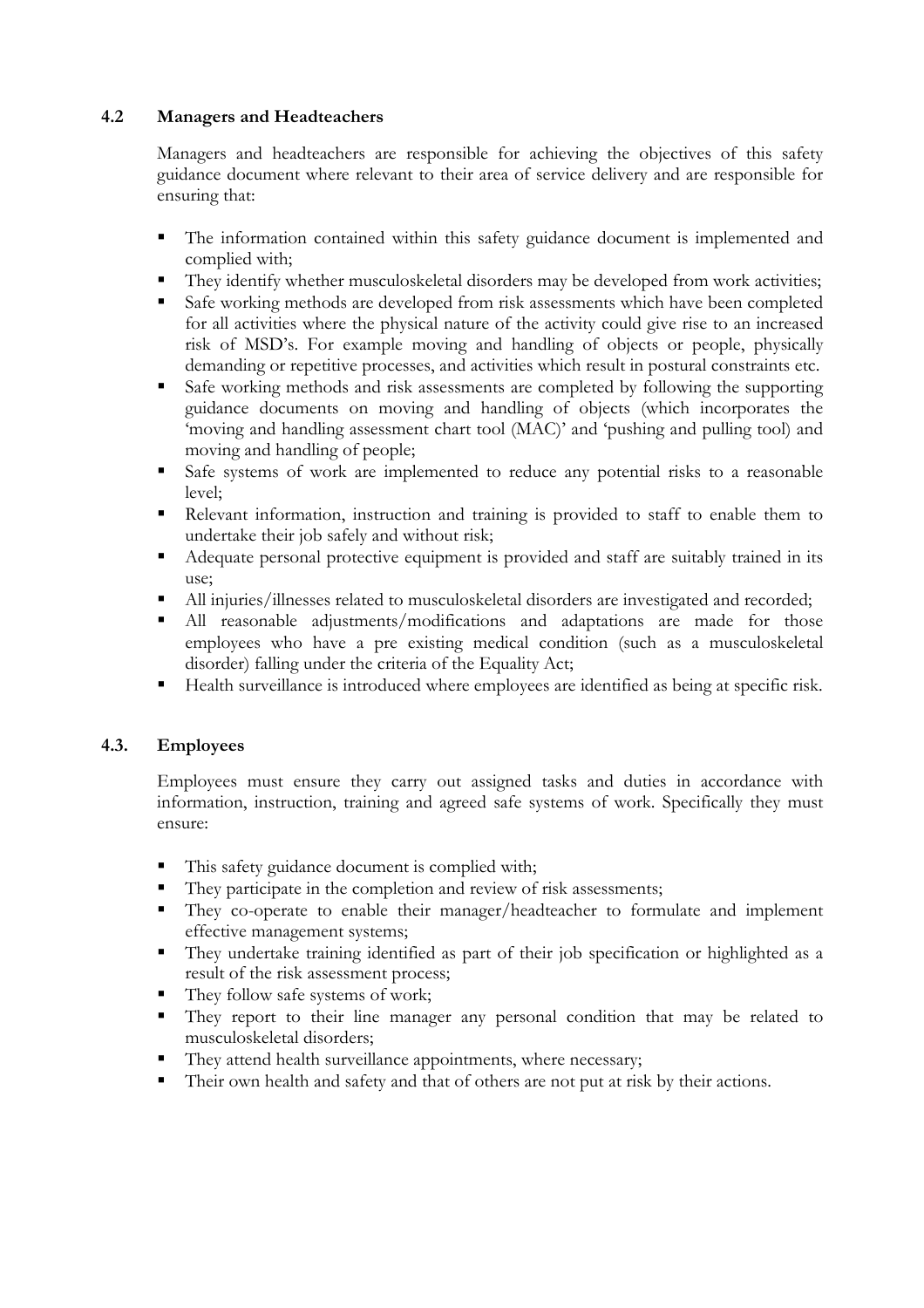#### 4.4 Safety Services

The primary function of safety services is to support the council and its employees by providing professional, authoritative, impartial advice on all aspects of health, safety and wellbeing.

Safety services can assist in carrying out risk assessments to identify if MSD's may be an issue and how to minimise the risk of these developing. Where managers/headteachers require further assistance, safety services will advise on achieving compliance with this safety guidance document.

#### 4.5 Occupational Health

 Occupational health will support this policy and procedure by providing managers, headteachers and employees with guidance on all work related health issues, including musculoskeletal disorders. Further information on the role of occupational health can be found on the occupational health page of the council's intranet.

#### 5. Arrangements

#### 5.1 What are Musculoskeletal Disorders?

MSDs can occur in any part of the body. The upper-limbs (from the shoulder to the tips of the fingers) and the lower-back are the two most common sites of injury resulting from physical activities. Work-related MSDs can also occur in the hips, the legs (particularly the knee), and the neck, taking the forms of:

- Acute MSD's, which are the health effects that occur rapidly due to short term exposure. For example undertaking a 'one off' task or normal day to day task which results in injury to part of the musculoskeletal system;
- Chronic MSDs are the result of cumulative damage to some part of the musculoskeletal system, either from excessive use, or use in an unnatural posture over a lengthy period of time;
- Lifestyle including hobbies and sporting activities can also have adverse effects on the body, similar to those attributed to work activities. Therefore it is important to remember that work activities are not always the sole contributory factor of MSD's.

Some occupations carry a greater risk of sustaining particular types of MSDs. This is because of human genetics, the nature of the activity and the strains placed on specific parts of the musculoskeletal system by the activity.

#### 5.2 Upper limb disorders

Upper limb disorder is commonly referred to as a repetitive strain injury (RSI). However, RSI's are not medical conditions and it is usual practice to refer to these conditions collectively, as 'upper limb disorders' (ULDS).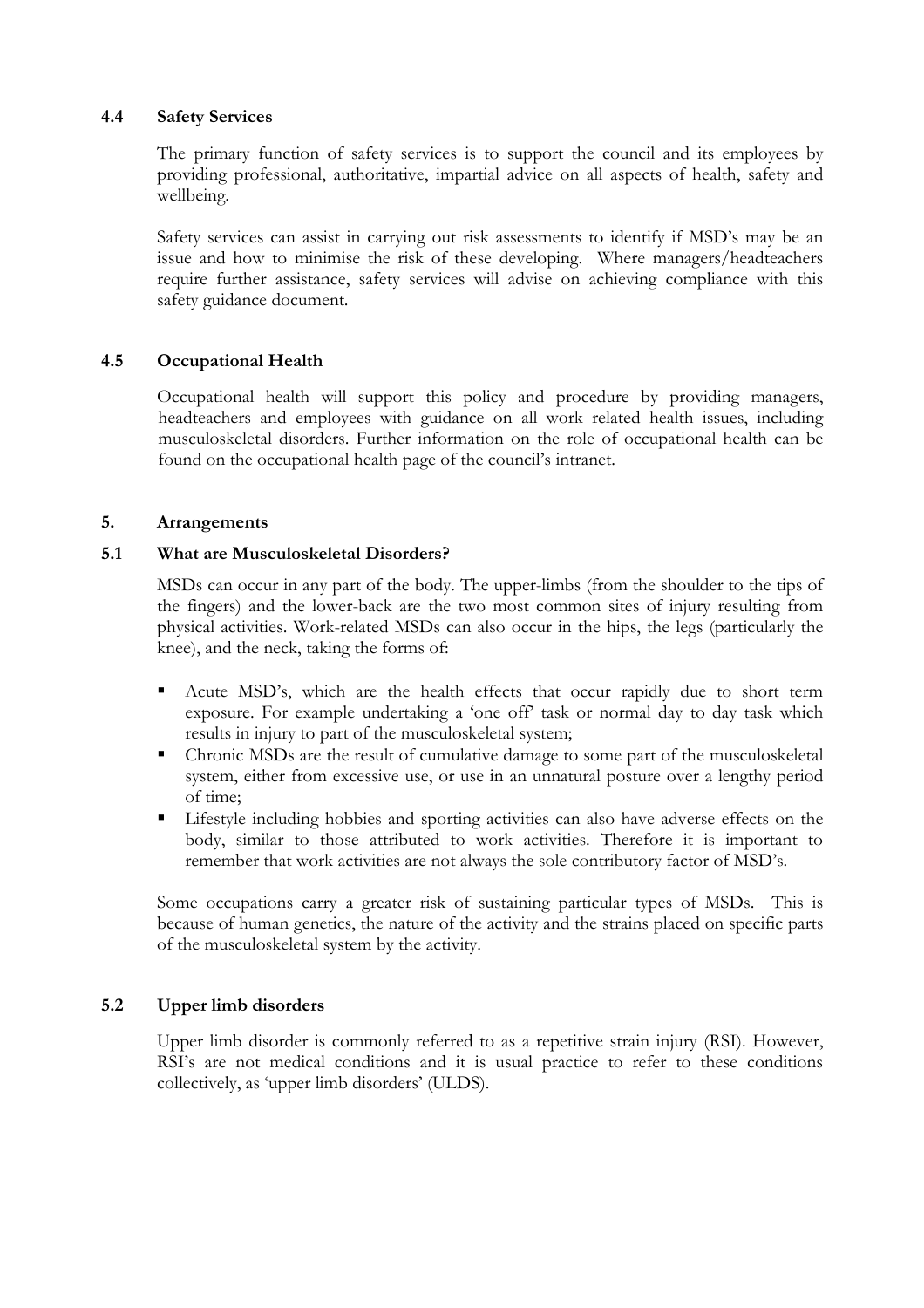#### 5.3 Back Pain

The lower back (lumbar region) is particularly prone to injury because of the mechanical forces placed upon it during lifting, carrying or pushing and pulling of loads. In most cases, the damage is a soft tissue injury involving the tearing, strain or rupture of a muscle, tendon or ligament. Back pain can be acute, recurrent or chronic.

Acute (sudden onset) back pain is usually caused by a strained or torn muscle or ligament in or around the spine, caused by sudden forceful lifting or movement of the lower back whilst in an awkward posture. Physiotherapy or chiropractic treatment may bring about symptomatic relief and hasten the period of recovery, although most cases (90%) will recover within six weeks often without treatment other than anti-inflammatory or analgesic medication.

Acute back pain is sometimes caused by the rupture (herniation) of an intervertebral disc (slipped disc). These discs of cartilage act as "shock absorbers" between each vertebral bone. Severe force on the spine can cause a disc to rupture and bulge outwards causing compression of the nerve roots as they leave the spinal cord. This most commonly occurs in the lumbar region where the roots of the sciatic nerve leave the spine, causing referred pain (sciatica) down the leg.

Sometimes, herniation of a disc can occur in the neck, with referred pain down the arm. Most cases will recover without surgery although recovery may take up to six months. A herniated disc will often leave the sufferer vulnerable to further back injury which may result in chronic back pain.

#### 5.4 Osteoarthritis

Osteoarthritis is a loss of the articular cartilage which covers the surfaces in joints, such as the hand, knee and hip. Loss of this lubricated surface causes bones to rub.

Osteoarthritis is often age-related and common in the population. It is difficult, therefore, to be certain that it is a work-related condition. However, there is evidence that it is more prevalent in some occupations, giving rise to the suspicion that jobs that put repeated impact on the knee and hip joint in particular, may either hasten the process of the condition developing.

#### 6. Pre-Existing Medical Conditions

Pre-existing medical conditions should also be acknowledged as a risk factor with the potential to develop in to MSD's and as such should be considered during the evaluation of individuals and work activities.

#### 7. Assessing the Risks Of MSD's

 The practical steps needed to manage the exposure to, and potential risk of, MSDs vary depending on the extent of the risk and the nature of the workplace.

 Managers must assess the risks before deciding what to do. Risk assessments should show if there is a problem which needs to be addressed and should help identify precautions and set priorities.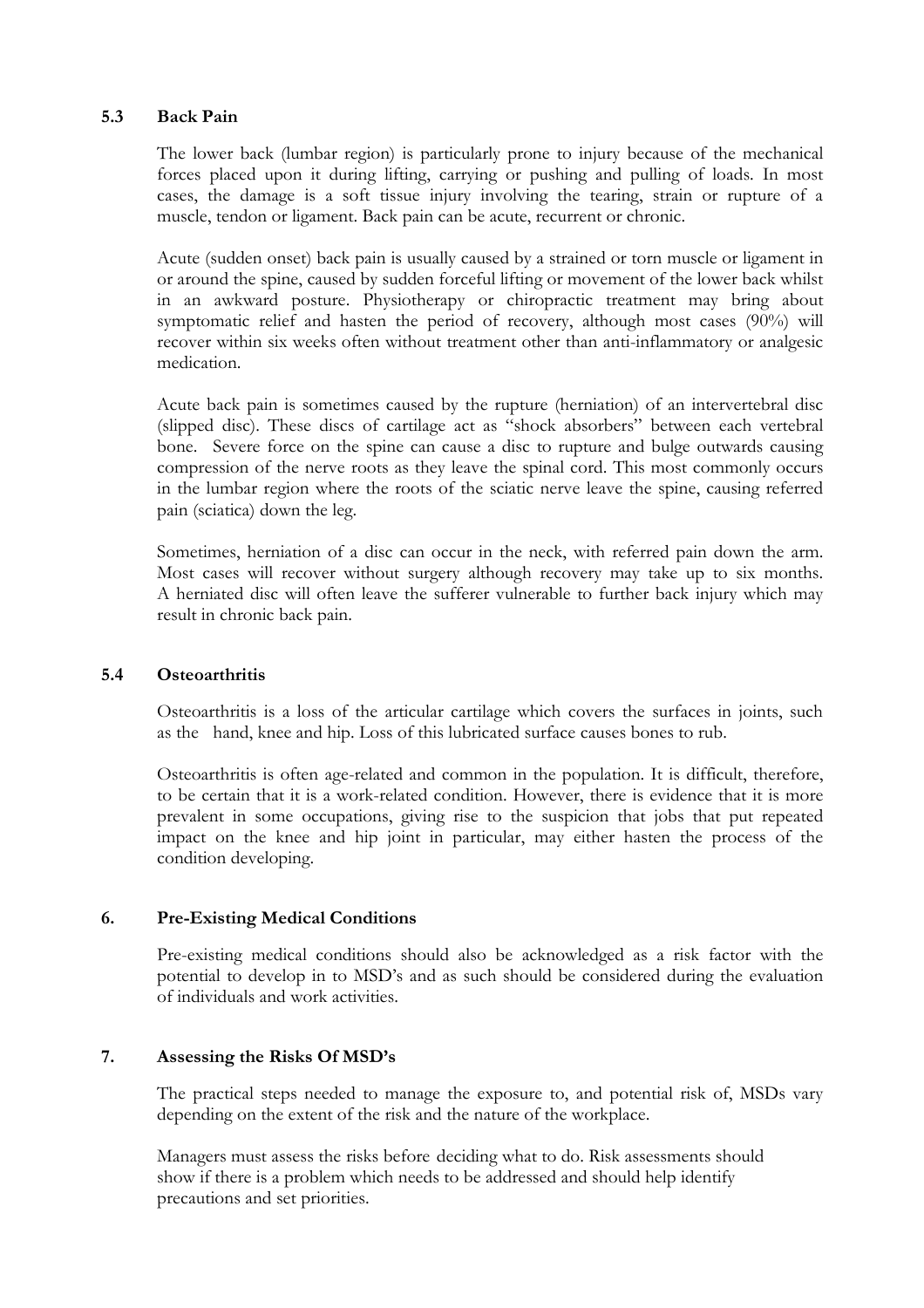The risk assessment needs to be based on good information about the work being undertaken and should cover all the foreseeable risks. The risk assessment process must involve all employees who are potentially exposed to MSDs.

#### 8. Physical Risk Factors

There are a number of risk factors associated with MSDs:

- Repetition where the same movements are repeated frequently over a relatively long period of time (eg keyboard work);
- Force the amount of force exerted on the musculoskeletal system by activities such as pulling, pushing or lifting. The greater the force, the greater the risk of subsequent injury;
- Duration the longer someone is engaged in the same activity, the greater is the risk of cumulative damage;



POSTURE, FORCE, FREQUENCY - MSDs

- Lack of rest lack of rest and time for recovery increases the risk of musculosketal damage;
- Posture activity carried out in awkward postures greatly increases the risk. This is true of sedentary jobs such as typing or checkout work, or in manual jobs such as lifting;
- Adverse conditions activities where the hands are cold, the floor uneven or slippery, or where loads are difficult to handle, increases the risk. Uncomfortable conditions at computer workstations for example may increase the risk of upper and lower limb disorders.
- Vibration Vibrating tools and equipment can cause damage to blood vessels, nerves, bones and muscles leading to a potentially painful condition. The two most common are known as 'Whole Body' and 'Hand Arm Vibration Syndrome'.
- Stress activities carried out whilst under pressures increases the risk of musculoskeletal disorders, especially in the upper limb area.
- Individual factors factors such as age and gender, height, weight and strength, a history of such conditions (or a pre-existing condition), and pregnancy will have an influence on the risk of musculoskeletal injury.
- Other Life Style Elements smoking, drinking, sporting activities (including extreme sports and hobbies) can also influence individuals predisposition to the onset of MSD's and equally can exacerbate any pre-existing conditions and lead to development of new conditions. Smoking in particular can affect the neurovascular system increasing susceptibility to developing certain types of MSD related conditions.

#### 9. Psychosocial Risk Factors

Physical risk factors such as force, posture and repetition can be harmful to the body and can lead to people developing musculoskeletal disorders. However, HSE research has shown that psychosocial risk factors also need to be taken into account.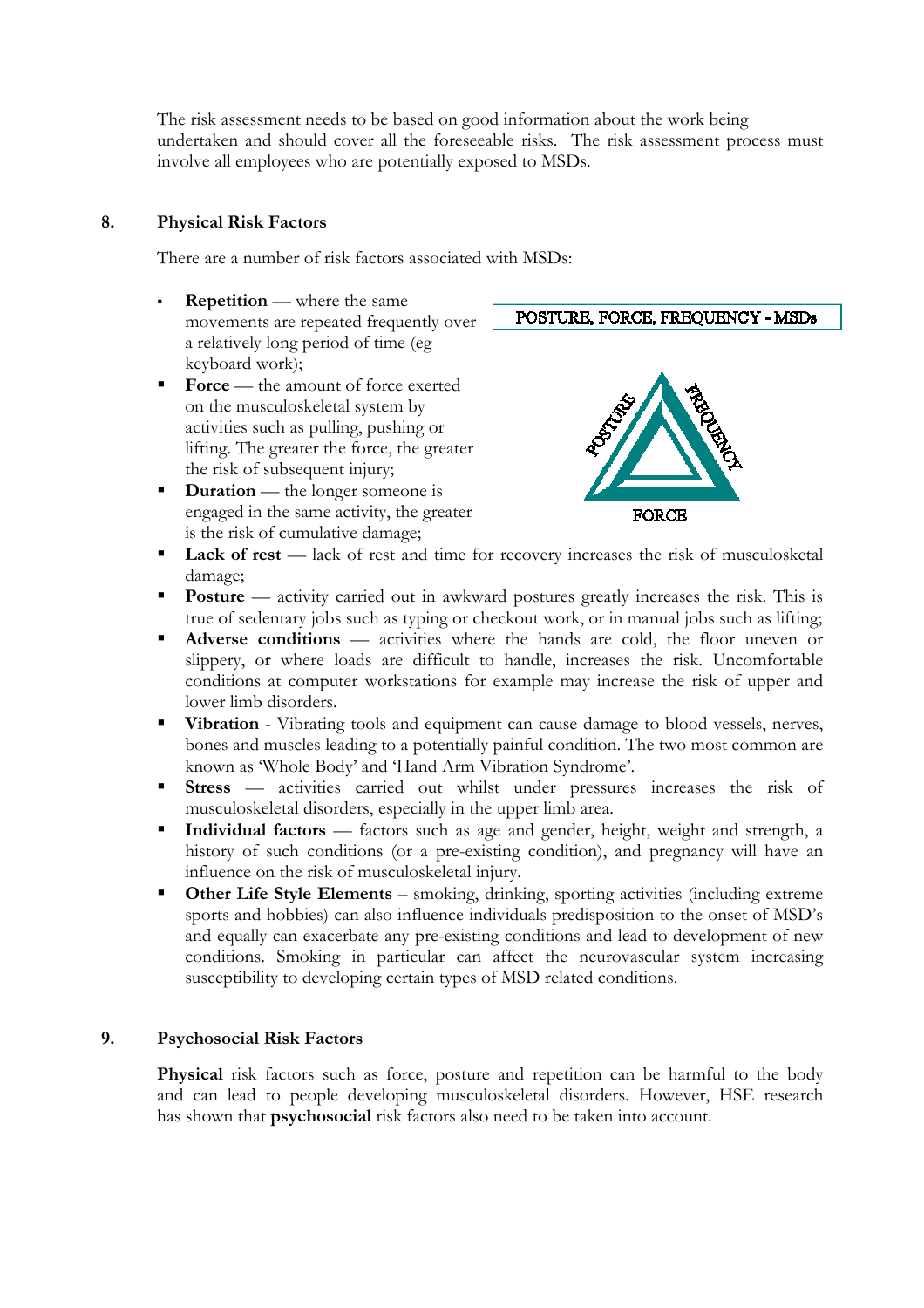Psychosocial risk factors are things that may affect workers' psychological response to their work and workplace conditions (including working relationships with supervisors and colleagues). Examples are:-

- High workloads;
- **Tight deadlines;**
- Lack of control of the work and working methods.

As well as leading to stress, which is a hazard in its own right, psychosocial risk factors can lead to musculoskeletal disorders. For example, there can be stress-related changes in the body (such as increased muscle tension) that can make people more susceptible to musculoskeletal problems; or individuals may change their behaviour, for example doing without rest breaks to try and cope with deadlines.

Both the physical and psychosocial factors need to be identified and controlled in order to have the greatest benefit. The best way to achieve this is by using an ergonomic approach, which looks at achieving the best "fit" between the work, the working environment and the needs and capabilities of the workers.

Jobs which are not well designed and include some or all of the following undesirable features, may lead to psychosocial risks:

- Workers have little control over their work and work methods (including shift patterns);
- Workers are unable to make full use of their skills;
- Workers, as a rule, are not involved in making decisions that affect them;
- Workers are expected to only carry out repetitive, monotonous tasks;
- Work is machine or system paced (and may be monitored inappropriately);
- Work demands are perceived as excessive;
- **Payment systems encourage working too quickly or without breaks;**
- Work systems limit opportunities for social interaction;
- High levels of effort are not balanced by sufficient reward (resources, remuneration, self-esteem, status).

#### 10. Reducing the Risks Of Psychosocial Factors

Consider the following control measures that can be applied to improve the working environment within your workplace:

- Reducing the monotony of tasks where appropriate, through the provision of variety or rotation of tasks;
- Ensuring that workloads are monitored, with deadlines, and demands in place;
- Ensuring good communication and reporting of problems;
- Encouraging teamwork;
- **Monitoring and controlling shift work or overtime working;**
- Providing appropriate training;

#### 11. Health Surveillance

Health surveillance should be considered in the risk assessment process and may be one of the designated 'control measures' stemming from the assessment. Health surveillance can improve the health of employees by identifying a disease or a condition related to work or which may arise out of work activities.